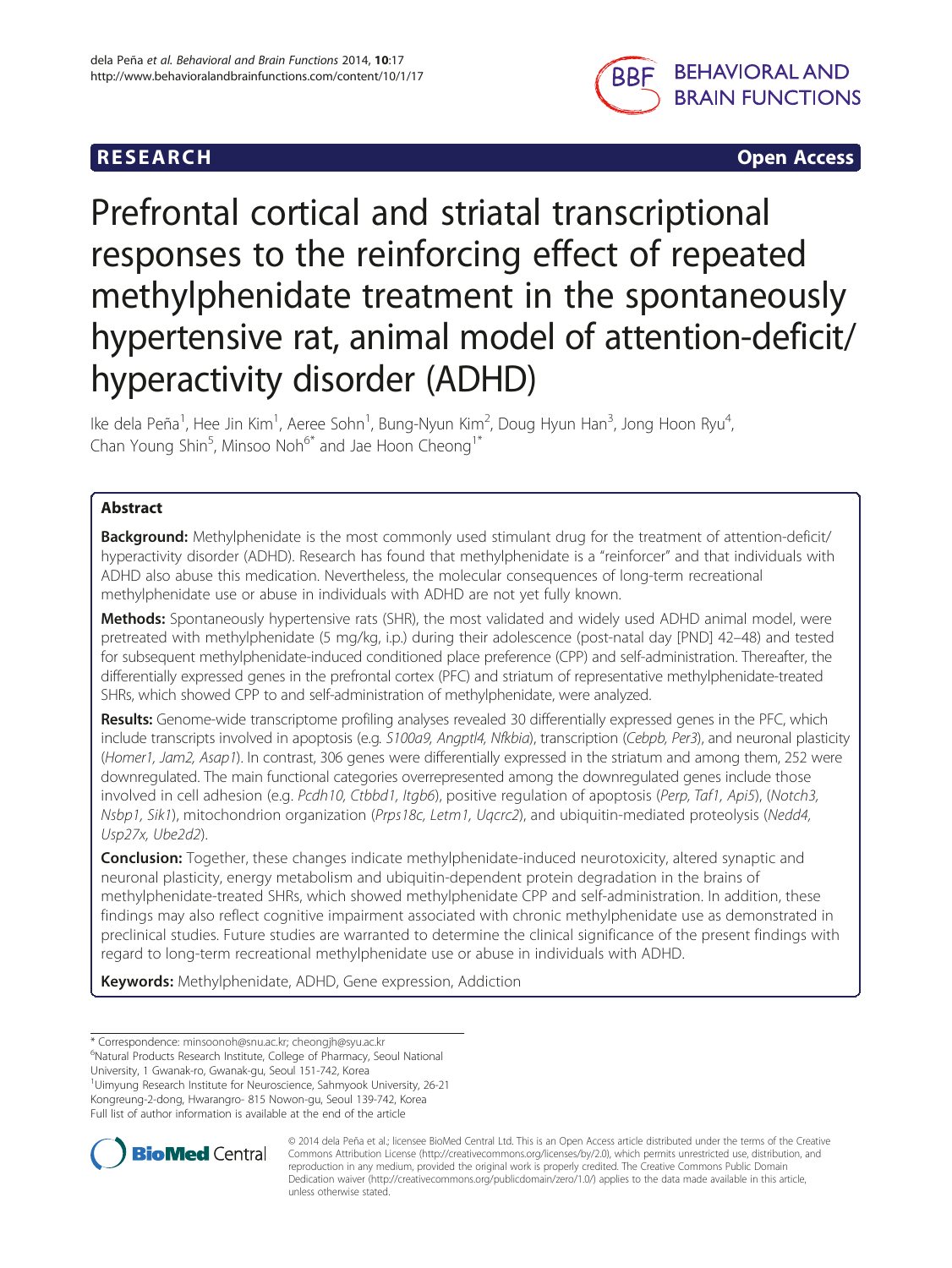#### Background

Central nervous system (CNS) stimulants (e.g. methylphenidate and amphetamines) are recommended as first line medications for attention-deficit/hyperactivity disorder (ADHD [\[1](#page-8-0)]. Among the psychostimulants, methylphenidate is the most commonly prescribed [[1](#page-8-0)]. Methylphenidate blocks the dopamine transporter (DAT), the key mechanism responsible for the removal of extracellular dopamine (DA), thereby elevating extracellular DA levels in various limbic, striatal, cortical, cerebellar terminal fields and increasing DA signaling and duration of DA response [[2\]](#page-8-0). Neuroimaging studies showed that therapeutic doses of methylphenidate increased DA levels in the striatum and nucleus accumbens (NAc), a mechanism purportedly thought to explain methylphenidate-induced improvement of ADHD symptoms [[3,4\]](#page-8-0). However, in light of the observation that the effects of methylphenidate are similar to those exerted by other drugs affecting the CNS (e.g. addictive drugs such as cocaine or methamphetamine), the abuse potential of methylphenidate has been suggested [[5](#page-8-0)].

The repeated use of stimulants can elicit adverse effects in behavior and induce drug-related behaviors such as sensitization, tolerance or dependence [\[6](#page-8-0)-[8\]](#page-8-0). Therefore, the propensity of long-term methylphenidate treatment to induce drug addiction or dependence in individuals with ADHD has also been implied. A number of studies have investigated effects of methylphenidate treatment on subsequent abuse of other addictive drugs [[9-13\]](#page-8-0). Unfortunately, however, only a few studies have sought to determine whether the repeated treatment of methylphenidate will result in the abuse of the drug itself. Furthermore, the long-term effects of repeated methylphenidate use in behavior and gene expression remain far from understood [[14](#page-8-0)]. In particular, there is a dearth of information on the potential neuronal correlates of long-term recreational methylphenidate use or abuse in individuals with ADHD [\[8,14](#page-8-0)].

Preclinical studies in animal models have provided an avenue for identifying the potential molecular neuropathobiology of drug-induced neuroadaptations [\[15](#page-8-0)]. Moreover, the use of microarray expression profiling has aided us in capturing neuroadaptations involving complex changes in gene expression that may underlie the development of drug addiction [[15](#page-8-0),[16](#page-8-0)]. The early microarray studies have shown that repeated methylphenidate treatment even at a clinically relevant dose produced changes in gene regulation in cortical and striatal neurons which are similar to those of cocaine and amphetamine, indicating addiction liability of the drug [\[14\]](#page-8-0). While identification of these gene sets represents a significant step, it is likely that there are other changes that have not been identified, especially those that result from the behavioral or cognitive processes associated with methylphenidate use, in addition to the direct pharmacological effects of the drug [\[17](#page-8-0)-[19](#page-8-0)]. Indeed, by integrating methylphenidateinduced gene expression changes with outcomes in "appropriate" animal models of drug addiction (e.g. conditioned place preference [CPP] tests and drug self-administration), we identified a subset of neuronal development genes, which may also mediate the reinforcing effect of methylphenidate [\[19\]](#page-8-0). We suggested significant clinical implications of these findings on the abuse of methylphenidate among "healthy" individuals, as our studies [[19\]](#page-8-0) were conducted in Wistar rats, strain used to represent the "normal" heterogeneous population. However, the previous findings could not be generalized to individuals with ADHD who are also abusing methylphenidate, as experiments were not conducted in "appropriate" ADHD animal models.

To address this issue at the preclinical level and to shed some light on the potential molecular consequences of long-term recreational methylphenidate use or abuse in individuals with ADHD, we analyzed the differentially expressed genes (DEGs) in the brain of methylphenidatepretreated Spontaneously Hypertensive rats (SHRs), which showed CPP to and self-administration of methylphenidate. The SHR, relative to the normotensive Wistar Kyoto rat strain, exhibits good face, construct and predictive validity mimicking the behavioral characteristics observed in ADHD, and is considered as the most widely used and validated animal model for this disorder [[20,21\]](#page-8-0). Abnormalities both in the genetic and neurotransmitter functions, such as those seen in ADHD were also observed in the SHR [\[22,23](#page-8-0)]. Moreover, earlier studies have found increased reactivity of the SHR to stimulants, opioids, alcohol and other addictive drugs in comparison with other strains, indicating that the SHR, in general, may be used to investigate the relationship between ADHD and drug addiction [[24](#page-8-0)]. Most studies on the molecular effects of stimulants have focused on gene regulation in DA target areas such as the striatum [\[25](#page-8-0),[26](#page-8-0)]. In this regard, genome-wide transcriptional analyses were performed in the striatum because this brain region controls reward sensitivity, motor function and habit learning [[27](#page-8-0)]. Furthermore, prefrontal cortices (PFC) were also included in these analyses because they include regions involved in processes relevant to drug addiction such as compulsive drug taking, and maintenance of behavioral sensitization [\[28,29\]](#page-8-0).

#### Methods

# Animals and drug treatment

All experiments were performed in accordance with the Principles of Laboratory Animal Care (NIH) and the Animal Care and Use Guidelines of Sahmyook University, Korea. Male SHRs were purchased from Orient Co. Ltd., a branch of Charles River Laboratories (Seoul, Korea) and housed in an environmentally-controlled animal room (temperature  $[22 \pm 2^{\circ}C]$  and humidity  $[55 \pm 5\%]$ ,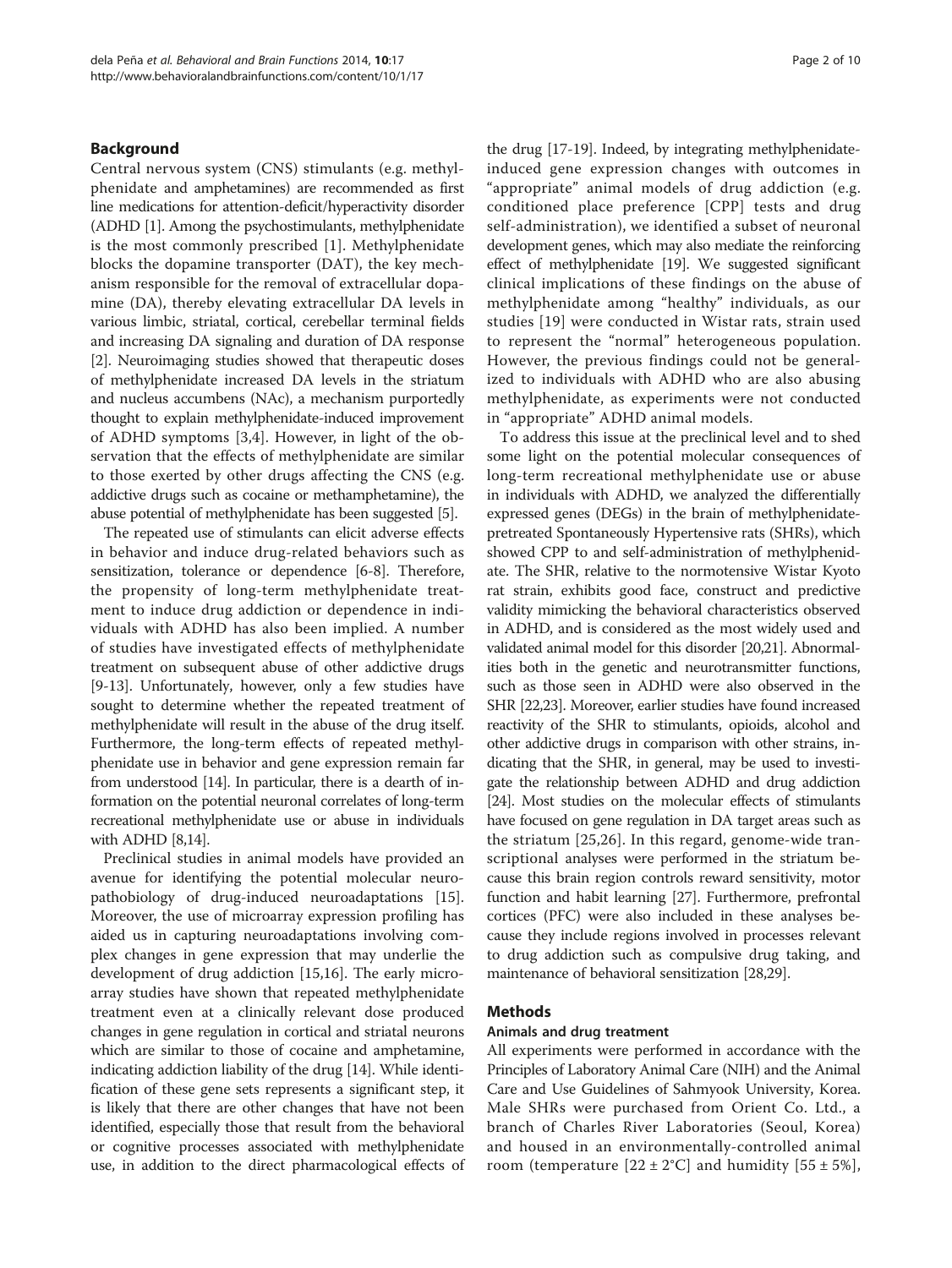12 h/12 h light/dark [6 AM-6 PM] cycle) in groups during drug treatment and conditioned place preference (CPP) experiments, and individually thereafter during self-administration tests. After a 1 week of acclimatization, adolescent (6 weeks old) SHRs were given saline [(1 mg/kg, intraperitoneal (i.p.), cohort 1] or racemic dl-methylphenidate (obtained from Hwanin Pharmaceutical Co. Korea), twice daily [at 9 AM and 9 PM], for 7 days (cohort 2) at a dose (5 mg/kg, i.p.) that produced a CPP response to the drug [[19,30\]](#page-8-0), and evaluated for subsequent methylphenidate CPP and self-administration. Another group of SHRs (Control) was pretreated with saline and given saline only during all behavioral assays. Methylphenidate pretreatment was started during adolescence, in view of the findings that treatment initiation during adolescence increased risk of polydrug use [\[31](#page-8-0),[32\]](#page-9-0), and in light of the observation that methylphenidate pre-exposure during adolescence increases behavioral response of rats to the reinforcing effects of addictive drugs [for review see [[8\]](#page-8-0)]. Furthermore, since our goal was to "model" recreational use of methylphenidate in individuals with ADHD, SHRs were pretreated with methylphenidate at a dose beyond the clinically-relevant range (0.5-2 mg/kg,i.p.), and administered with methylphenidate intraperitoneally, a method which is twice as potent as oral methylphenidate administration in increasing extracellular DA levels [[33](#page-9-0)]. Of note, while drug treatment was conducted during both light and dark phases of the light/dark cycle, all behavioral tests were conducted during the light portion of the day only (between 9 AM and 5 PM).

# Conditioned place preference (CPP) tests

CPP tests, conducted a day after the final drug or saline administration, were performed following the methods described previously [[30,](#page-8-0)[34\]](#page-9-0). Tests were performed in a two-compartment CPP apparatus described in previous studies [[30](#page-8-0)[,34\]](#page-9-0). Animal movement and behavior were video-recorded and analyzed using the Ethovision (Noldus, Netherlands) system. The CCP tests consisted of three phases: habituation and preconditioning (3 days), conditioning (6 days) and post-conditioning (1 day). After two days of habituation sessions, initial preference of rats for one compartment of the CPP box was measured for 15 minutes. The conditioning phase followed (6 days) during which cohort 1 and 2 rats were injected with methylphenidate (5 mg/kg, i.p.) and confined to their initially non-preferred side for 30 min [\[30](#page-8-0)[,34\]](#page-9-0), and given saline (1 mg/kg, i.p.) and confined to their preferred side on alternate days. Meanwhile, rats of the control group received saline only during the conditioning days. The postconditioning phase followed the next day and the time spent by each rat in each compartment of the CPP apparatus was recorded for 15 min. After the post-conditioning phase, the shift in place preference was determined. CPP

data were expressed as the difference in time spent in the drug- or saline-paired compartment during the post and preconditioning phases. The results were presented as the means ± SEM and statistical analysis was performed using unpaired *t*-tests. A  $P$  value of <0.05 was regarded as significant.

# Self-administration tests

The rats that showed robust CPP to methylphenidate were used for further tests ( $n = 7-9$  rats per group) [\[19](#page-8-0)]. Six rats from the control group were also used in this study. Rats were trained to press a lever for a sucrose pellet reward and when lever-pressing behaviors were stabilized, they were implanted with silastic catheters in the right jugular vein following methods described in our previous study [\[34\]](#page-9-0). Following recovery from surgery, rats underwent 6 days of 2-h methylphenidate or saline (control group) self-administration under the FR1 schedule. The methods of the self-administration tests are outlined in our previous study [\[34\]](#page-9-0). Each active lever press resulted in an infusion of 0.1 ml saline (0.9% NaCl), or methylphenidate (0.25 mg/ 0.1 ml infusion) [\[34\]](#page-9-0) for cohort 1 or 2 groups, respectively. The number of saline or methylphenidate infusions administered by rats over the 6 days of self-administration was recorded. The results are presented as the means ± SEM and two-way ANOVA was used for data comparison. A P value of <0.05 was regarded as significant. All statistical analyses (CPP and self-administration tests) were conducted using GraphPad Prism Version 5 software (San Diego, CA, USA).

#### Tissue collection and RNA preparation

One day after the final self-administration session, we removed the brains of 3 rats from cohort 2 (i.e., those which showed the most robust self-administration) as well as 3 rats from the control group for microarray analyses. We used this time point to eliminate confounding results induced by the direct effects of the drug [[19](#page-8-0)]. After decapitation, the brains were rapidly removed and placed in ice-cold saline. The striatum (rostral part of the caudate, putamen and the NAc) and the prefrontal cortex were removed and immediately frozen at −70°C. Total RNA was isolated using Trizol reagent (Invitrogen, Carlsbad, CA, USA) according to the manufacturer's instructions. The RNA was further purified using the RNEasy mini kit (Qiagen Inc.). The total RNA concentration was determined using NanoDrop ND-1000 Spectrometer (NanoDrop Technologies Inc., Montchanin, DE, USA). The RNA integrity was assessed using a BioAnalyzer 2100 (Agilent Technologies, Santa Clara, CA, USA).

#### Oligonucleotide microarray analyses

Affymetrix GeneChip microarrays were prepared, hybridized and scanned by the local authorized Affymetrix service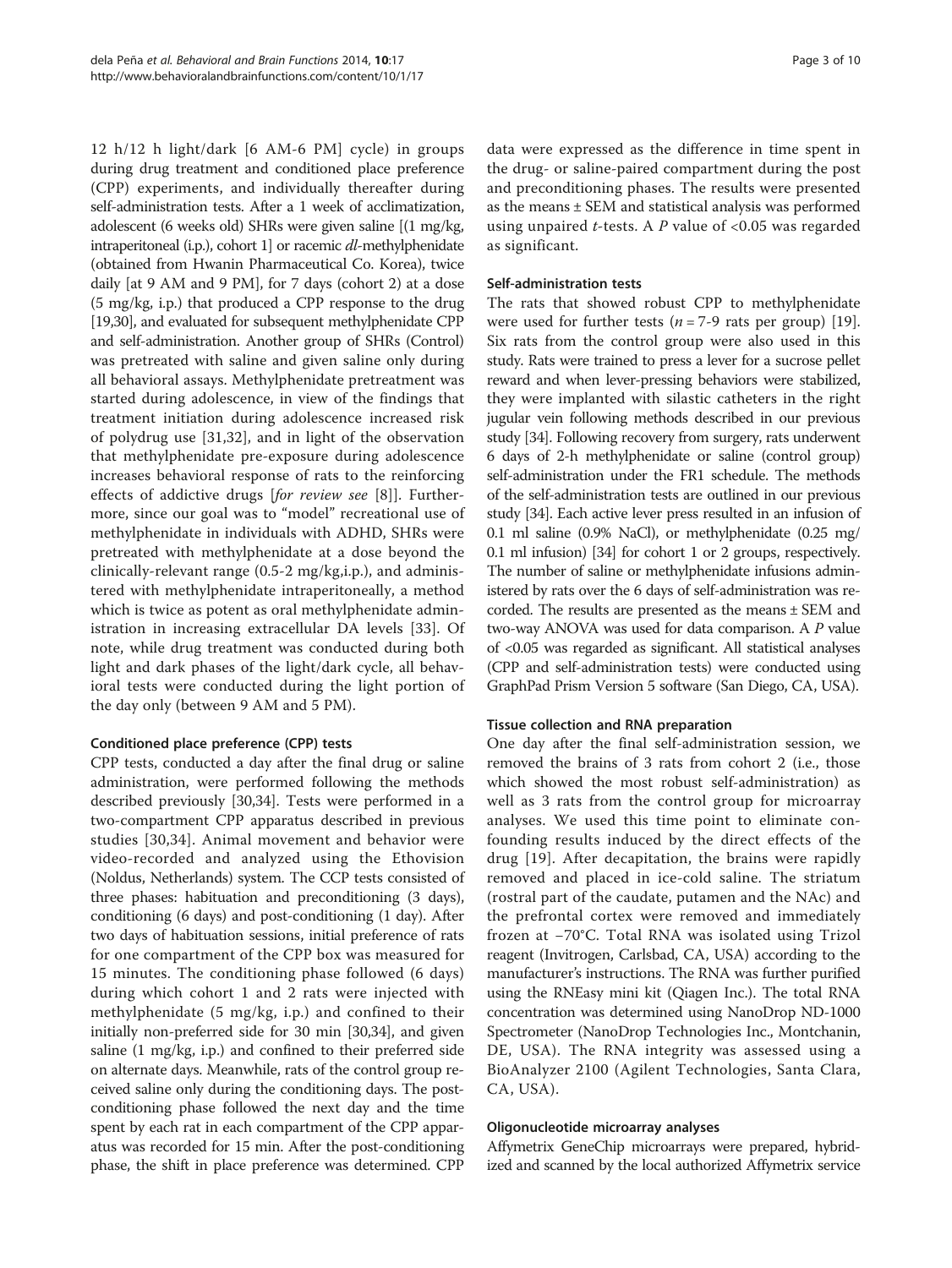<span id="page-3-0"></span>provider (DNA Link, Inc., Seoul, South Korea). The RNA was converted to cDNA and transcribed into cRNA in the presence of biotinylated ribonucleotides, according to standard Affymetrix protocols (Affymetrix 'Expression Analysis Technical Manual', #701021 Rev. 5). Biotin-labeled aRNA were transcribed in vitro following the Affymetrix GeneChip manufacturer's protocol. Hybridization was performed using Affymetrix GeneChip Rat Genome 230 2.0 oligonucleotide arrays (Affymetrix, Santa Clara, CA, USA). The hybridized probe array was stained and washed with a GeneChip hybridization, wash and stain kit using the Fluidics Station 450 (Affymetrix). The stained GeneChip probe array was scanned with a GeneChip Scanner 3000 + 7G (Affymetrix). The signal intensity of the gene expression level was calculated using Expression Console Software, Version 1.1 (Affymetrix) based on the MAS 5.0 algorithm. The procedure used to select DEGs was as follows: (i) selection of "present" Affymetrix probe sets for 3 baseline or treated tissue samples; (ii) selection of "up-regulated" and "down-regulated" Affymetrix probe sets with comparison signal sample/control ratios  $>1.65$  and  $< 0.6$ , respectively, and whose values corresponded to average ratio values at the 2.5% tails of three microarray histograms; and (iii) selection of Affymetrix probe sets with simultaneously significant P values (threshold, 0.05) in the Wilcoxon rank test when compared with vehicle-treated samples.

#### Gene ontology analysis

The Database for Annotation, Visualization and Integrated Discovery (DAVID) v6.7 functional clustering tool was used to identify over-represented ontologic groups among the gene expression profiles and to group DEGs into functional categories [[35](#page-9-0)]. Gene Ontology Biological Process was selected as the functional annotation category for this analysis.

# Validation of microarray data by qRT-PCR

qRT-PCR was performed to validate microarray data on selected genes. Briefly, 1 microgram of total RNA, obtained from samples used for microarrays, was reverse-transcribed into cDNA using SuperScript TM reverse transcriptase (Invitrogen), and aliquots were stored at −20°C. The gene identification number for the TaqMan probes (Applied Biosystems) used in the qRT-PCR analyses are shown in Table 1. Rat GAPDH (Applied Biosystems) was also amplified to normalize the variations in cDNA quantities from different samples. The qRT-PCR reactions were performed in triplicates, and the qRT-PCR data were represented as Ct values, where Ct is defined as the threshold cycle. The relative differences in gene expressions were quantified using equations from a previously developed mathematical model [[36](#page-9-0)]. The results are presented as the means ± SEM, and statistical analysis was performed using

| Table 1 Gene identification numbers for Tagman probes |  |
|-------------------------------------------------------|--|
| used in the qRT-PCR analysis                          |  |

| Gene symbol        | Probe set ID  |
|--------------------|---------------|
| Angptl4            | Rn01528817 m1 |
| Cttnd1             | Rn01486371 m1 |
| Gapdh              | Rn01775763 q1 |
| Homer1             | Rn00581785 m1 |
| Nedd4              | Rn01530544 m1 |
| Pcdh <sub>10</sub> | Rn01294983 m1 |
| Perp               | Rn01440467 m1 |
| S <sub>100a9</sub> | Rn00585879 m1 |
| Ugcrc2             | Rn01506370 m1 |

one-way ANOVA followed by Bonferroni's post-test. A P value of  $<$  0.05 was regarded as significant.

# Results

# Reinforcing effect of repeated methylphenidate treatment in SHRs

Figure 1 shows that methylphenidate-CPP was expressed by methylphenidate-pretreated SHRs conditioned with



treatment in spontaneously hypertensive rats (SHRs). (A) Methylphenidate (MPH) CPP in cohort 1 (saline-pretreated SHR conditioned with methylphenidate, SAL + MPH) and cohort 2 (methylphenidate-pretreated SHR conditioned methylphenidate, MPH + MPH) rats. During the conditioning phase of the CPP test, the rats in both cohorts were administered 5 mg/kg dose of MPH. The control group received saline only. Each bar represents the mean ± S.E.M. of the difference in the time spent in the drug- or saline- (for control group) paired side during the post- and preconditioning phases.  $***P$  < 0.001, significantly different from the saline-treated groups.  $n = 10-12$  rats per group. (B) MPH self-administration shown by saline-treated (SAL + MPH) and methylphenidate-pretreated (MPH + MPH) SHR. The mean number of methylphenidate infusions obtained by rats over the 6 days of methylphenidate self-administration is shown. Each symbol represents the mean  $\pm$  S.E.M.  $n = 7$ -9 animals per group.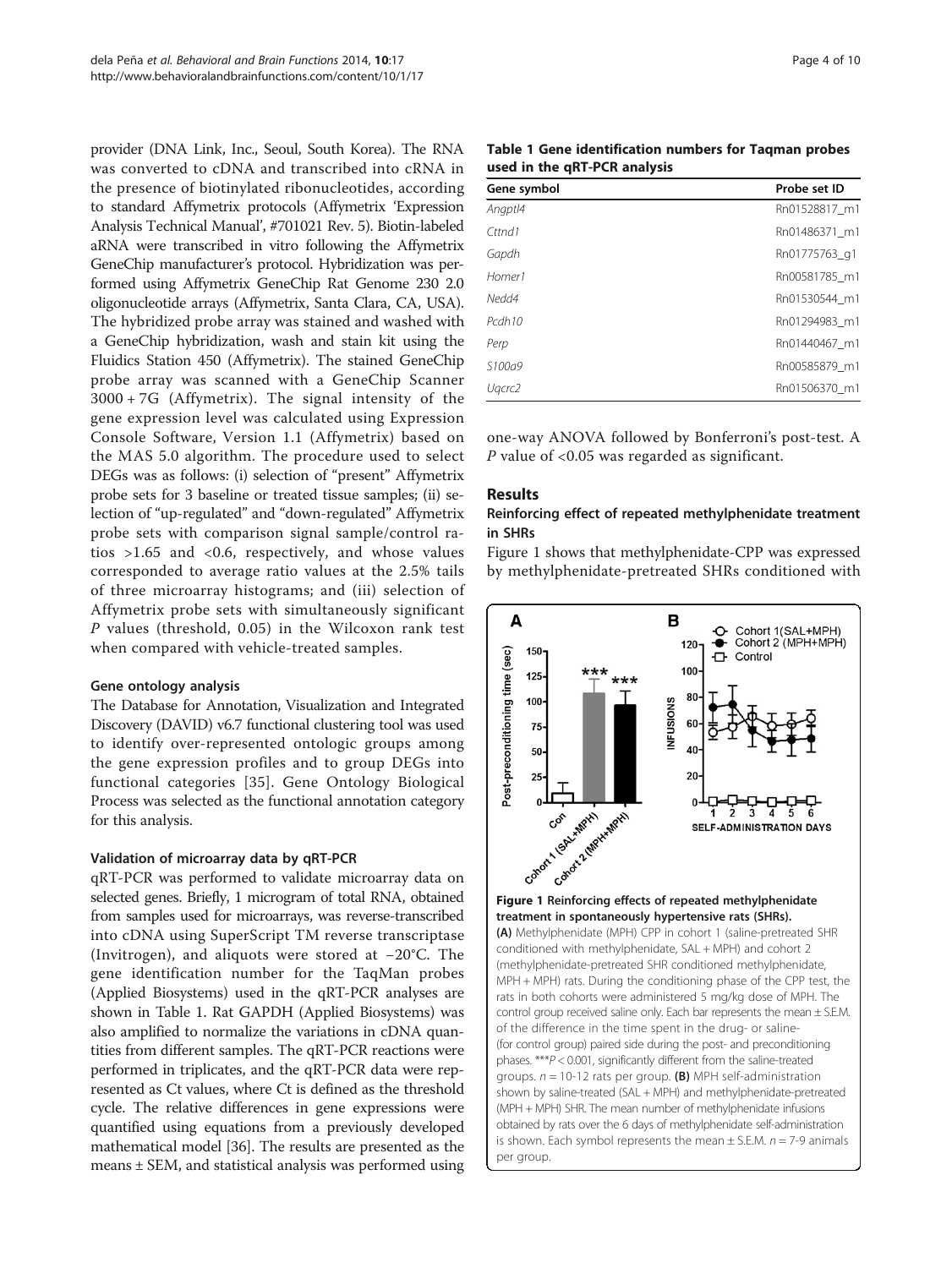methylphenidate (cohort 2)  $[t (20) = 4.17, P < 0.001]$ (Figure [1](#page-3-0)). Saline-pretreated SHRs conditioned with the drug (cohort 1) also showed CPP to methylphenidate  $([t (18) = 5.58, P < 0.001]$  and the average CPP scores between cohort 1 and 2 rats did not vary significantly  $[t (20) = 0.95, P > 0.05]$ . Out of the 12 animals in cohort 2, we selected 9 rats with the highest CPP scores for further self-administration tests. Seven rats from cohort 1 (i.e., rats with the highest CPP scores) and 7 rats from the control group were also chosen for further selfadministration studies. Figure [1B](#page-3-0) shows the number of methylphenidate infusions obtained by SHRs. Selfadministration tests showed reinforcing effects of methylphenidate in cohort 2  $[F (1,84) = 106.0, P < 0.001]$ as well as in cohort 1 SHRs  $[F(1,72) = 333.4, P < 0.001]$ and two-way ANOVA revealed no significant difference in the rate of responding for methylphenidate infusions between the two groups  $[F(1,84) = 0.13, P > 0.05]$ . In summary, the findings from both CPP and self-administration studies indicate reinforcing effect of methylphenidate in drug-pretreated SHRs.

# Transcriptional responses to the reinforcing effect of repeated methylphenidate treatment in the prefrontal cortex and striatum of the SHR

With regard to the objective of this study, we analyzed prefrontal cortical and striatal gene expression changes in methylphenidate-pretreated SHRs, which showed CPP to and self-administration of methylphenidate. Genome-wide transcriptional profiling showed that 30 transcripts were differentially regulated in the PFC (Table [2\)](#page-5-0), while 306 genes were differentially expressed in the striatum of cohort 2 SHRs vs. controls (see Additional file [1:](#page-8-0) Tables S1A and 1B for complete list of differentially expressed genes in the striatum). Interestingly, a majority (82%) of the DEGs in the striatum were downregulated genes (Additional file [2](#page-8-0): Table S2). The differentially expressed genes (DEGs) in the PFC belong to functional categories such as regulation of apoptosis (Nfkbia, S100a9, Angptl4), transcription (Cebpb, Dbp, Per3) and cell migration (Abcc9, Ctgf) (Table [2](#page-5-0)). The main functional categories overrepresented among the upregulated genes in the striatum include those involved in synaptic transmission (Grm8, Shank1, Camk2n1, Pja2), negative regulation of apoptosis (Sap30bp, Apoe,  $Nfkbia$ , transcription (*Dbp, Klf2, Neurod2*), and others (Additional file [2:](#page-8-0) Table S2). Categories overrepresented among the downregulated genes are those associated with cell adhesion (Pcdh10, Ctbbd1, Itgb6), positive regulation of apoptosis (Perp, Taf1, Api5), transcription (Notch3, Nsbp1, Sik1), mitochondrion organization (Prps18c, Letm1, Uqcrc2), ubiquitin-mediated proteolysis (Nedd4, Usp27x, Ube2d2) and others (Additional file [2](#page-8-0): Table S2).

qRT-PCR validations of selected differentially expressed genes qRT-PCR was used to confirm a subset of differentially expressed genes identified in the microarray studies. The genes selected for qRT-PCR confirmation were those representing the major functional gene families among the downregulated genes. The expression patterns of Pcdh10 and Ctnnd1, genes associated with cell adhesion were validated through qRT-PCR (Figure [2](#page-6-0)). We also confirmed microarray results with Perp, Nedd4 and Uqcrc2, genes associated with apoptosis, ubiquitin-mediated proteolysis, and mitochondria organization, respectively (Figure [2](#page-6-0)). Furthermore, we also found a correlation between expression patterns predicted by microarrays and those determined by qRT-PCR analyses for S100a9, Angptl4 and Homer1, DEGs in the PFC of cohort 2 SHRs. These findings strengthen the reliability of our microarray results.

# **Discussion**

To model recreational methylphenidate use in individuals with ADHD, we subjected SHRs to repeated methylphenidate treatment (7 days, twice daily) at a dose (5 mg/kg, i.p.) beyond the clinically-relevant range (0.5-2 mg/kg, i.p.), and tested them for subsequent methylphenidate CPP and drug self-administration. In order to shed light on the potential molecular consequences of long-term recreational methylphenidate use or abuse in individuals with ADHD, we analyzed differentially expressed genes (DEGs) in the PFC and striatum of methylphenidate-pretreated SHRs, which showed methylphenidate reinforcement (i.e. CPP to and self-administration of methylphenidate). The findings from behavioral studies revealed methylphenidate CPP and acquisition of methylphenidate self-administration in methylphenidate-pretreated SHRs. Genome-wide analyses in the PFC and striatum of these rats showed that methylphenidate alters the expression of a number of genes involved in many functional systems. We discuss herein some of these important DEGs whose functions have already been characterized, and hence a role in methylphenidate reinforcement in SHRs can be extrapolated.

Previous studies showed that methylphenidate pretreatment at the 5 mg/kg dosage (i.p.) enhanced psychomotor response to cocaine in other rat strains (e.g. Sprague– Dawley rats and Wistar rats) [\[10\]](#page-8-0). Moreover, pretreatment at various dosages of methylphenidate also increased vulnerability to cocaine as well as to other addictive drugs [[8,10,11](#page-8-0)]. We have previously reported enhancement of CPP response to methylphenidate in methylphenidatepretreated (5 mg/kg, ip., 7 days, twice daily) Wistar rats [[19](#page-8-0)] indicating the occurrence of behavioral sensitization, a phenomenon associated with enhanced behavioral response to repeated treatment of addictive drugs [\[37](#page-9-0)]. Druginduced sensitization has been thought to underlie certain aspects of addiction; in particular, the neuroadaptations that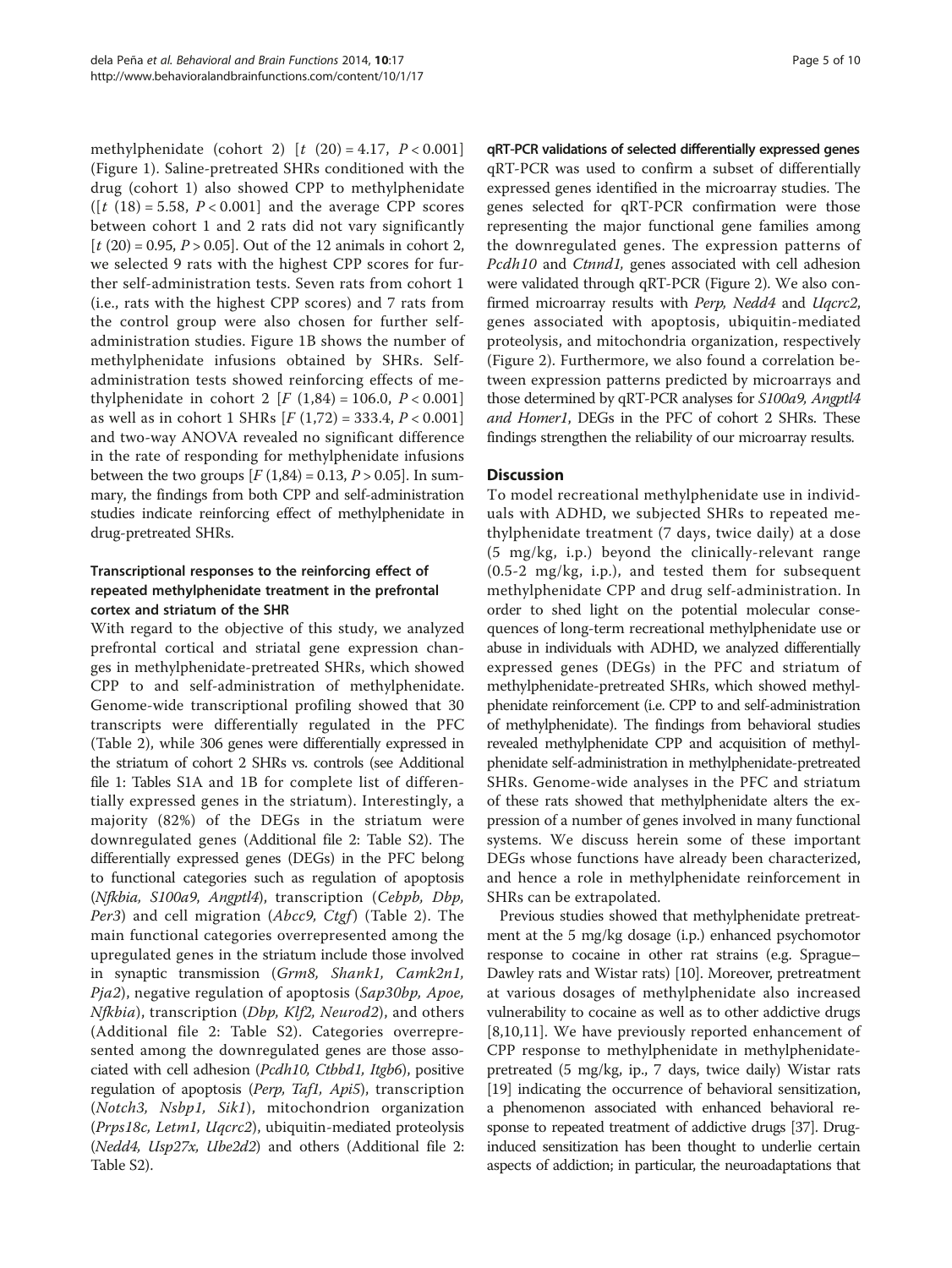| A. Upregulated genes          |                                                                                     |                                       |                     |
|-------------------------------|-------------------------------------------------------------------------------------|---------------------------------------|---------------------|
| Probe set ID                  | Gene title                                                                          | Gene symbol                           | Mean fold<br>change |
|                               | <b>Regulation of apoptosis</b>                                                      |                                       |                     |
| 1388924_at                    | Angiopoietin-like 4                                                                 | Angptl4                               | 1.78                |
| 1389538_at                    | Nuclear factor of kappa light polypeptide gene enhancer in B-cells inhibitor, alpha | Nfkbia                                | 1.66                |
| 1387125_at                    | S100 calcium binding protein A9                                                     | S100a9                                | 4.37                |
| 1373302_at                    | Alkaline ceramidase 2                                                               | Acer <sub>2</sub>                     | 2.27                |
| 1391791_at                    | Alkaline ceramidase 2                                                               | Acer <sub>2</sub>                     | 1.87                |
|                               | Transcription                                                                       |                                       |                     |
| 1387087_at                    | CCAAT/enhancer binding protein (C/EBP), beta                                        | Cebpb                                 | 1.78                |
| 1387874_at                    | D site of albumin promoter (albumin D-box) binding protein                          | Dbp                                   | 2.18                |
| 1378745_at                    | Period homolog 3 (Drosophila)                                                       | Per <sub>3</sub>                      | 1.68                |
|                               | Protein complex assembly                                                            |                                       |                     |
| 1389234_at                    | Von Willebrand factor                                                               | Vwf                                   | 2.17                |
| 1367553_x_at                  | Hemoglobin, beta /// beta globin minor gene /// beta-globin                         | Hbb /// LOC100134871<br>/// LOC689064 | 2.82                |
| 1370239_at                    | Hemoglobin alpha, adult chain 2 /// hemoglobin alpha 2 chain                        | Hba-a2 /// LOC360504                  | 1.86                |
| 1370240_x_at                  | Hemoglobin alpha, adult chain 2 /// hemoglobin alpha 2 chain                        | Hba-a2 /// LOC360504                  | 1.86                |
|                               | <b>Cell migration</b>                                                               |                                       |                     |
| 1398265_at                    | ATP-binding cassette, subfamily C (CFTR/MRP), member 9                              | Abcc9                                 | 1.81                |
| 1367631_at                    | Connective tissue growth factor                                                     | Ctgf                                  | 1.68                |
|                               | <b>Miscellaneous</b>                                                                |                                       |                     |
| 1371237_a_at                  | Metallothionein 1a /// transthyretin                                                | Mt1a /// Ttr                          | 1.69                |
| 1371447_at                    | Placenta-specific 8                                                                 | Plac8                                 | 1.80                |
| 1384969_at                    | Collagen, type XXIV, alpha 1                                                        | Col24a1                               | 1.70                |
| 1387658_at                    | Eukaryotic elongation factor-2 kinase                                               | Eef2k                                 | 1.69                |
| 1379766_at                    |                                                                                     |                                       | 1.66                |
| 1381178_at                    |                                                                                     |                                       | 2.15                |
| 1386145_at                    |                                                                                     |                                       | 2.23                |
| 1389250_at                    |                                                                                     |                                       | 1.71                |
| <b>B. Downregulated genes</b> |                                                                                     |                                       |                     |
| 1370454_at                    | Homer homolog 1 (Drosophila)                                                        | Homer1                                | 0.37                |
| 1370997_at                    | Homer homolog 1 (Drosophila)                                                        | Homer1                                | 0.46                |
| 1380545_at                    | ArfGAP with SH3 domain, ankyrin repeat and PH domain 1                              | Asap1                                 | 0.58                |
| 1393324_at                    | Junctional adhesion molecule 2                                                      | Jam2                                  | 0.55                |
| 1393451_at                    | Centromere protein N                                                                | Cenpn                                 | 0.54                |
| 1395309_at                    |                                                                                     |                                       | 0.60                |
| 1378507_at                    |                                                                                     |                                       | 0.58                |
| 1384410_at                    |                                                                                     |                                       | 0.59                |

<span id="page-5-0"></span>

accompany this phenomenon have been suggested to mediate the maintenance and reinstatement of addiction [[37](#page-9-0)]. We observed in this study that methylphenidate pretreatment produced reinforcing effects in SHRs, however, we also found comparable CPP scores and similar rates of methylphenidate self-administration in both saline- and methylphenidate-pretreated rats (cohort 1 and 2 rats, respectively). Investigating the mechanism that underlies differential behavioral responses of strains to the reinforcing effects of repeated methylphenidate treatment is beyond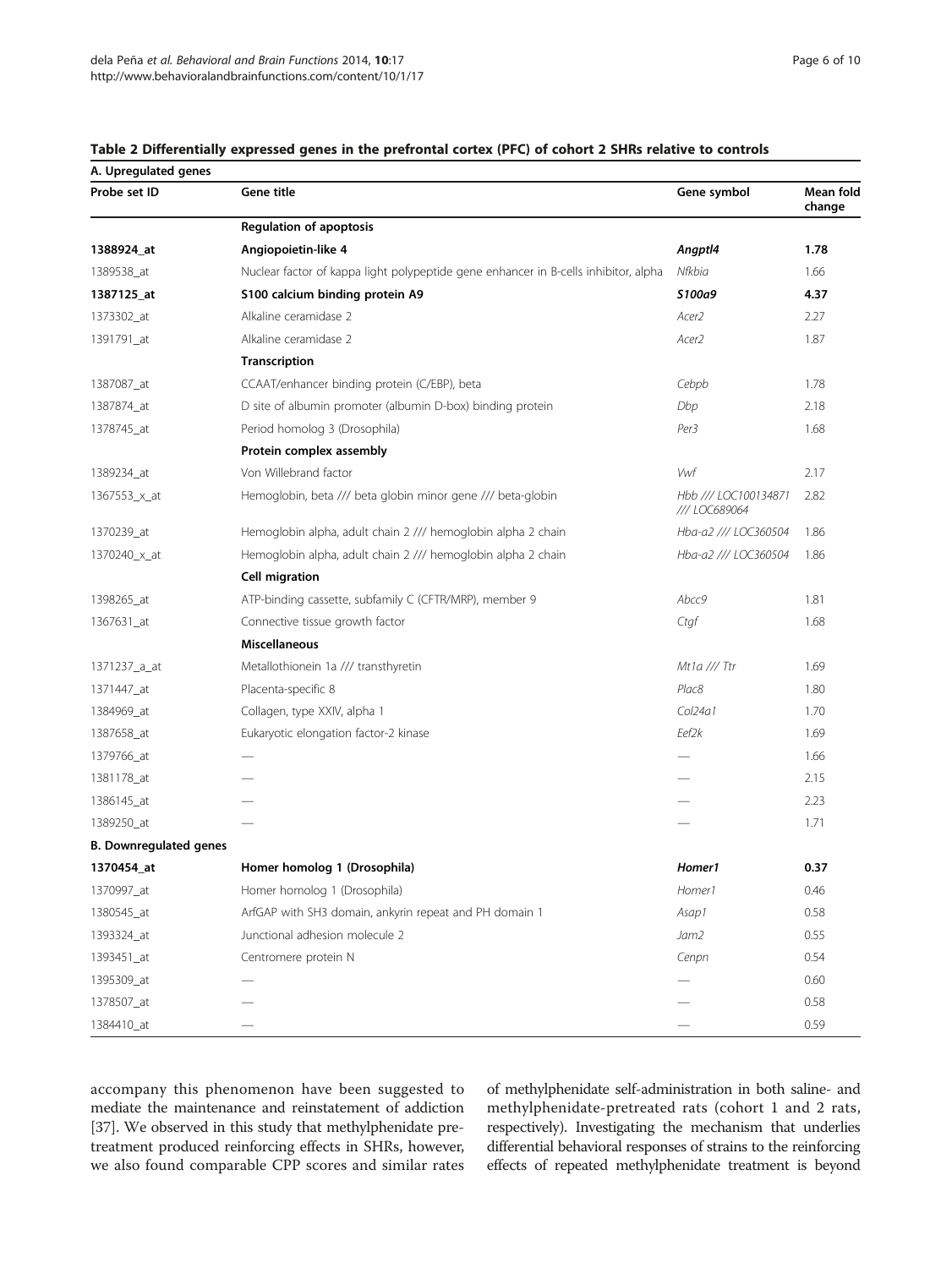<span id="page-6-0"></span>

the scope of this study [for review, however, see [[38](#page-9-0)]]. Nevertheless, the present and the previous findings [[19\]](#page-8-0) appear to simulate the reported similarity in the rates of drug abuse or dependence to psychoactive substances in both ADHD and non-ADHD controls [[39](#page-9-0)].

In general, our microarray studies revealed transcriptional changes associated with pharmacological effects of the drug or consequential to effects of chronic methylphenidate exposure (e.g. genes related with apoptosis, inflammation, etc.), although these analyses also found some DEGs whose expression may have been changed in response to the cognitive or behavioral processes associated with drug use (e.g. genes involved in neuronal and/or synaptic plasticity as well as in neuronal development) [[\[17,19](#page-8-0)], for review see [\[18\]](#page-8-0)]. In the PFC, methylphenidate differentially altered the expression of genes involved in apoptosis (e.g. S100a9, Angptl4, Nfkbia), transcription (Cebpb,Per3), and neuronal plasticity (Homer1, Jam2, Asap1). qRT-PCR validated differential expression patterns of S100a9, a gene that encodes S100a9, which together with S100a8 exerts broad apoptotic activities [[40](#page-9-0)]. Psychostimulants, including methylphenidate [[41\]](#page-9-0), activate the production of superoxides [[42\]](#page-9-0), inflammatory cells (astrocytes and microglia), and they in turn have been shown to release numerous pro-inflammatory factors and cytokines [\[43](#page-9-0)]. Moreover, psychostimulant-induced increases in synaptic and cytosolic DA levels have been shown to be neurotoxic due to DA-induced production of reactive oxygen species (ROS), reactive nitrogen species,

hydrogen peroxide and dopamine quinones [[44](#page-9-0)-[46](#page-9-0)]. Therefore, enhanced expression of apoptosis-related genes in the PFC (as well as in the striatum) of cohort 2 SHRs is consistent with the observed neurotoxic effects of long-term psychostimulant exposure. Additionally, these findings may also reflect other previously described neurotoxic effects of chronic methylphenidate treatment such as decreased antioxidant defenses promoting periph-eral oxidative adaptation [[47](#page-9-0)], altered Na<sup>+</sup>, K<sup>+</sup>-ATPase activity in the cerebrum thereby affecting cellular excitability [[48](#page-9-0)], downregulation of activity regulated cytoskeletal gene expression interfering with long-term potentiation and consolidation of long-term memory [\[49\]](#page-9-0), as well as druginduced cognitive impairment on spatial reference and working memory tasks [[50](#page-9-0)].

Of note, we observed a larger number of DEGs in the striatum when compared with the PFC in cohort 2 SHRs coinciding with the findings of our previous study [[19](#page-8-0)], and corroborating the previous assumption on the crucial role of the striatum during compulsive drug use or abuse [\[51](#page-9-0)]. Interestingly, a majority of the DEGs in the striatum are downregulated genes associated with important cellular functions such as cell adhesion (e.g. Pcdh10, Ctbbd1, Itgb6), transcription (e.g. Notch3, Nsbp1, Sik1), mitochondrion organization (e.g. Prps18c, Letm1, Uqcrc2) and ubiquitinmediated proteolysis (e.g. Nedd4, Usp27x, Ube2d2). The expression patterns of representative genes (e.g. Pcdh10, Ctnd1, Uqcrc2, Nedd4) from the different functional categories have been validated by confirmatory qRT-PCR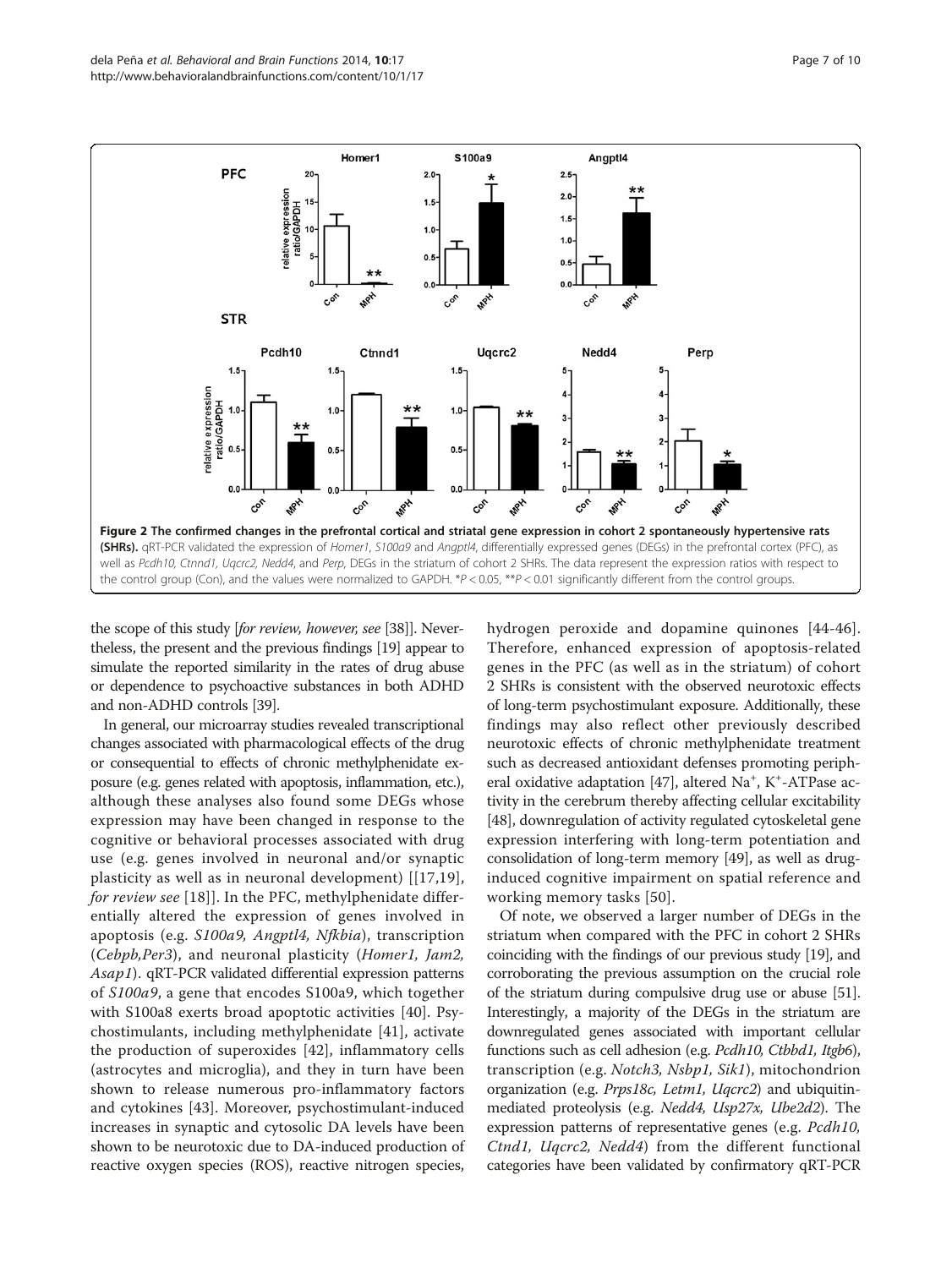analyses. However, it remains to be established whether changes in expression levels of these genes influenced methylphenidate reinforcement in drug-treated SHRs. Moreover, further studies are warranted to determine the contribution of these altered transcripts in the molecular mechanism of long-term recreational methylphenidate use or abuse in individuals with ADHD.

The decrease in *Pcdh10* gene expression is both a novel and interesting observation considering the role of cell adhesion genes in maintaining neuronal and synaptic connections, and also in neuronal development [[52](#page-9-0)]. Pcdh10, a member of the protocadherin gene family of cell adhesion molecules (CAMs), codes for a cadherin-related neuronal receptor involved in the establishment and function of specific cell-cell connections in the brain [[53](#page-9-0)]. Furthermore, mutant analysis has demonstrated that loss of Pcdh10 can influence different aspects of development and post-natal life [[48\]](#page-9-0). Whereas prior to this study there has been no experimental literature implicating the role of Pcdh10 in drug abuse, the involvement of this gene in a neurodevelopmental disorder, autism spectrum disorder, has already been reported [\[54\]](#page-9-0). Hence, downregulation of Pcdh10 gene expression observed in this study is an index of altered cell-to-cell communication, which may also signify disturbances in synaptic or neuronal plasticity within the striatal complex.

Altered gene expression of Uqcrc2 has also been confirmed by qRT-PCR. The *Ugcrc2* gene is a component of the mitochondrial respiratory complex III, which codes for an enzyme involved in the electron transport chain. Furthermore, dysregulation of the expression of this gene has been implicated in some neuropsychiatric disorders such as bipolar disorder [\[55\]](#page-9-0). A previous study reported inhibition of mitochondrial respiratory chain complex III in the striatum as well as other brain regions of adult Wistar rats exposed to chronic (28 days) treatment of methylphenidate [\[56](#page-9-0)]. Downregulation of mitochondrial respiratory complex III (as well that of other complexes) has been viewed as a compensatory response in order to maintain energy homeostasis through enhancement of other metabolic systems [\[56\]](#page-9-0). Alternatively, it has been assumed to result from neurotoxic effects of methylphenidate via the generation of ROS [[56](#page-9-0)]. Further studies are required to examine this point in detail. Nevertheless, the decrease in Uqcrc2 expression as observed in this study extends the previous findings [\[56](#page-9-0)], and indicates that methylphenidate treatment alters brain mitochondrial functions. These findings also suggest disruptions in brain energy metabolism in methylphenidate-treated and reinforced SHRs, although additional studies are required to confirm this.

Nedd4 gene expression has also been decreased in the striatum of cohort 2 SHR. Nedd4 belongs to a family of ubiquitin ligases, which has been shown to play key roles in both trafficking and degradation of proteins. In particular, Nedd4 has been hypothesized to maintain target protein at the plasma membrane by balancing steady state insertion and retrieval of proteins critical to the development and neuronal function in the brain [\[57\]](#page-9-0). Although further studies are required, downregulation of Nedd4 in this study may indicate disruption in the removal of misfolded or unwanted proteins causing their accumulation. The pathological consequences of this altered process in the context of long-term methylphenidate abuse are still unknown, although accumulation of unnecessary proteins resulting from a defective ubiquitin dependent proteolysis has been shown to contribute to aggregation events, a pathogenic mechanism in several neurobehavioral and neurodegenerative disorders [[58,59\]](#page-9-0). Furthermore, in view of the important roles of ubiquitin system in synaptic growth and function, downregulation of Nedd4 may also affect synaptic growth and plasticity, contributing to altered brain function.

# Conclusion

Altered expression of genes associated with apoptosis, cell adhesion, mitochondria organization, ubiquitinmediated proteolysis, etc. in the PFC and/or striatum of methylphenidate-treated SHRs which showed methylphenidate CPP and self-administration indicate methylphenidate-induced neurotoxicity, alterations in synaptic and neuronal plasticity, energy metabolism and ubiquitin-dependent protein degradation. In addition, these changes may also reflect cognitive impairment associated with chronic methylphenidate use as demonstrated in preclinical studies [e.g. [[49,50](#page-9-0)]]. Future studies should be performed to determine the link between changes in the expression of these genes and influence on methylphenidate reinforcement in SHRs. Moreover, additional studies are warranted to determine the clinical significance of the findings of this study with regard to methylphenidate abuse or addiction in individuals with ADHD. Nevertheless, this study presents new research directions and interesting topics for further investigation. For instance, it would be worthwhile to examine molecular changes that occur in the brains of methylphenidatepretreated and methylphenidate-reinforced WKY. Providing answers to this query will establish whether the reported gene expression changes are exclusive to SHR and not possibly due to inbreeding. Furthermore, investigating gene expression changes in methylphenidate-pretreated animals which showed less methylphenidate CPP and selfadministration will also provide important information not only on the mechanisms of methylphenidate abuse in ADHD individuals, but also on protection against methylphenidate addiction via development of novel targets for the treatment of methylphenidate or psychostimulant addiction. Along these lines, complementary findings can be obtained by comparing gene expression patterns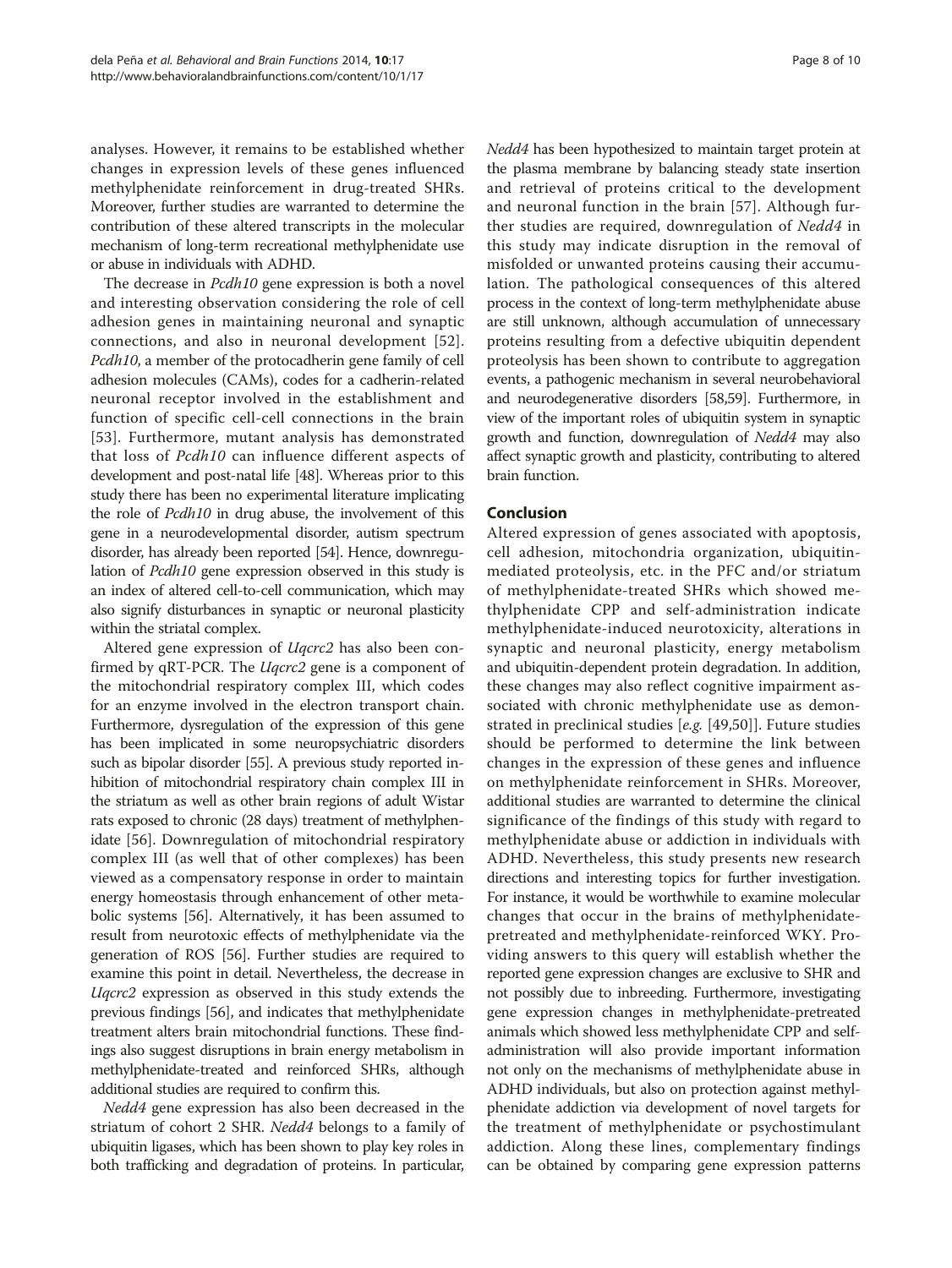<span id="page-8-0"></span>associated with adolescent exposure to methylphenidate and atomoxetine, another widely-used ADHD drug without stimulant-like effects and assumed to be devoid of abuse liability, in view results from a previous study which showed differential effects of these drugs in SHRs [\[60\]](#page-9-0).

# Additional files

[Additional 1: Table S1A.](http://www.biomedcentral.com/content/supplementary/1744-9081-10-17-S1.xls) Upregulated genes in the striatum. Table S1B. Downregulated genes in the striatum.

[Additional 2: Table S2.](http://www.biomedcentral.com/content/supplementary/1744-9081-10-17-S2.xls) Differentially expressed genes in the striatum of cohort 2 SHRs relative to control.

#### Competing interests

The authors declare that they have no competing interests.

#### Authors' contributions

ID, JHC and MSN conceived and designed the study. ID, HJK and ARS performed the SA and CPP experiments. ID, MSN and JHC analyzed the microarray data and ID, ARS performed the statistical analysis. JHR, CYS, JHC, BNK and DHH provided insights on interpreting the results. All authors participated in drafting and in writing the final revision of the manuscript. All authors read and approved the final manuscript.

#### Acknowledgements

This research was supported by funds from the National Research Foundation of Korea (NRF) and the Korea Healthcare Technology Research and Development Project, Ministry for Health and Welfare Affairs, Korea (grant number A120013).

#### Author details

<sup>1</sup>Uimyung Research Institute for Neuroscience, Sahmyook University, 26-21 Kongreung-2-dong, Hwarangro- 815 Nowon-gu, Seoul 139-742, Korea. 2 Division of Child and Adolescent Psychiatry, Clinical Research Institute, Seoul National University Hospital, 28 Yungundong, Chongrogu, Seoul 110-744, Korea. <sup>3</sup>Department of Psychiatry, Chung-Ang University Medical School, 102 Heukseok-ro, Dongjak-gu, Seoul 156-755, Korea. <sup>4</sup>Department of Oriental Pharmaceutical Science, Kyung Hee East–west Pharmaceutical Research Institute, College of Pharmacy, Kyung Hee University, Seoul 472-864, Korea. 5 Department of Neuroscience, School of Medicine, Konkuk University, Seoul 143-701, Korea. <sup>6</sup>Natural Products Research Institute, College of Pharmacy, Seoul National University, 1 Gwanak-ro, Gwanak-gu, Seoul 151-742, Korea.

#### Received: 22 January 2014 Accepted: 25 April 2014 Published: 6 May 2014

#### References

- 1. Heal DJ, Cheetham SC, Smith SL: The neuropharmacology of ADHD drugs in vivo: insights on efficacy and safety. Neuropharmacology 2009, 57:608-618.
- 2. Solanto MV: Neuropsychopharmacological mechanisms of stimulant drug addiction in attention-deficit hyperactivity disorder: a review and integration. Behav Brain Res 1998, 94:127–152.
- 3. Kiyatkin EA, Rebec GV: Dopaminergic modulation of glutamate-induced excitations of neurons in the neostriatum and nucleus accumbens of awake, unrestrained rats. J Neurophysiol 1996, 75:142–153.
- Volkow ND, Swanson JM: Variables that affect the clinical use and abuse of methylphenidate in the treatment of ADHD. Am J Psychiatry 2003, 160:1909–1918.
- 5. Volkow ND, Wang GJ, Fowler JS, Logan J, Gatley J, Wong C, Hitzemann R, Pappas NR: Reinforcing effects of psychostimulants in humans are associated with increases in brain dopamine and occupancy of D2 receptors. J Pharmacol Exp Ther 1999, 291:409–415.
- Dalley JW, Theobald D, Cerry JA, Milstein K, Laane BJ, Everitt TW: Cognitive sequelae of intravenous amphetamine self-administration in rats: evidence for selective effects on attentioanal performance. Neuropsychopharmacology 2005, 30:525–537.
- 7. Fletcher PJ, Korth KM, Stewart J, Chambers JW: Depletion of brain serotonin following intra-raphe injections of 5,7-dihydroxytryptamine does not alter

d-amphetamine self-administration across different schedules and access conditions. Psychopharmacology (Berl) 1999, 146:185–193.

- 8. Marco EM, Adriani W, Ruocco LA, Canese R, Sadile AG, Laviola G: Neurobehavioral adaptations to methylphenidate: The issue of early adolescent exposure. Neurosci Biobehav Rev 2011, 35:1722–1739.
- 9. Augustyniak PN, Kourrich S, Rezazadeh SM, Stewart J, Arvanitogiannis A: Differential behavioral and neurochemical effects of cocaine after early exposure to methylphenidate in an animal model of attention deficit hyperactivity disorder. Behav Brain Res 2006, 167:379–382.
- 10. Brandon CL, Marinelli M, White FJ: Adolescent exposure to methylphenidate alters the activity of rat midbrain dopamine neurons. Biol Psychiatry 2003, 54:1338–1344.
- 11. Harvey RC, Sen S, Deaciuc A, Dwoskin LP, Kantak KM: Methylphenidate treatment in adolescent rats with an attention deficit/hyperactivity disorder phenotype: cocaine addiction vulnerability and dopamine transporter function. Neuropsychopharmacology 2011, 36:837–847.
- 12. Kollins SH: ADHD, substance use disorders, and psychostimulant treatment: current literature and treatment guidelines. J Atten Disord 2008, 12(2):115–125.
- 13. Soeters HS, Howells FM, Russell VA: Methylphenidate does not increase ethanol consumption in a rat model for attention-deficit hyperactivity disorder-the spontaneously hypertensive rat. Metab Brain Dis 2008, 23:303–314.
- 14. Steiner H, Van Waes V: Addiction-related gene regulation: risks of exposure to cognitive enhancers vs. other psychostimulants. Prog Neurobiol 2013, 100:60–80.
- 15. Yuferov V, Nielsen D, Butelman E, Kreek MJ: Microarray studies of psychostimulant-induced changes in gene expression. Addict Biol 2005, 10:101–118.
- 16. Rhodes JS, Crabbe JC: Gene expression induced by drugs of abuse. Curr Opin Pharmacol 2005, 5(1):26–33.
- 17. Freeman WM, Lull ME, Patel KM, Brucklacher RM, Morgan D, Roberts D, Vrana KE: Gene expression changes in the medial prefrontal cortex and nucleus accumbens following abstinence from cocaine self-administration. BMC Neurosci 2010, 11:29.
- 18. Robison AJ, Nestler EJ: Transcriptional and epigenetic mechanisms of addiction. Nat Rev 2011, 12:623–637.
- 19. Dela Peña IC, Jeon SJ, Lee E, Ryu JH, Shin CY, Noh M, Cheong JH: Neuronal development genes are key elements mediating the reinforcing effects of methamphetamine, amphetamine, and methylphenidate. Psychopharmacology 2013, 230:399–413.
- 20. Fan X, Bruno KJ, Hess EJ: Rodent models of ADHD. Curr Top Behav Neurosci 2012, 9:273–300.
- 21. Sagvolden T, Russell VA, Aase H, Johansen EB, Farshbaf M: Rodent models of attention-deficit/hyperactivity disorder. Biol Psychiatry 2005, 57:1239–1247.
- 22. Russell VA, Sagvolden T, Johansen EB: Animal models of attention-deficit hyperactivity disorder. Behav Brain Funct 2005, 1:9.
- 23. Sagvolden T: Behavioral validation of the spontaneously hypertensive rat (SHR) as an animal model of attention-deficit/hyperactivity disorder (AD/HD). Neurosci Behav Rev 2000, 24:31–39.
- 24. Vendruscolo LF, Izidio GS, Takahashi RN: Drug reinforcement in a rat model of attention deficit/hyperactivity disorder. Curr Drug Abuse Rev 2009, 2(2):177–183.
- 25. Harlan R, Garcia M: Drugs of abuse and immediate-early genes in the forebrain. Mol Neurobiol 1998, 16:221–267.
- 26. Berke JD, Hyman SE: Addiction, dopamine and the molecular mechanisms of memory. Neuron 2000, 25:515–532.
- 27. Gerdeman GL, Partridge JG, Lupica CR, Lovinger DM: It could be habit forming: drugs of abuse and striatal synaptic plasticity. Trends Neurosci 2003, 26:184-192.
- 28. Kalivas PW, Volkow ND: New medications for drug addiction hiding in glutamatergic neuroplasticity. Mol Psychiatry 2011, 16:974-986
- 29. Qiu J, Hong Q, Chen RH, Tong ML, Zhang M, Fei L, Pan XQ, Guo M, Guo XR, Chi X: Gene expression profiles in the prefrontal cortex of SHR rats by cDNA microarrays. Mol Biol Rep 2010, 37:1733–1740.
- 30. Dela Peña IC, Lee JC, Lee HL, Woo TS, Lee HC, Sohn AR, Cheong JH: Differential behavioral responses of the spontaneously hypertensive rat to methylphenidate and methamphetamine: lack of a rewarding effect of repeated methylphenidate treatment. Neurosci Lett 2012, 514:189–193.
- 31. Kollins SH: A qualitative review of issues arising in the use of psycho-stimulant medications in patients with ADHD and co-morbid substance use disorders. Curr Med Res Opin 2008, 24:1345–1357.